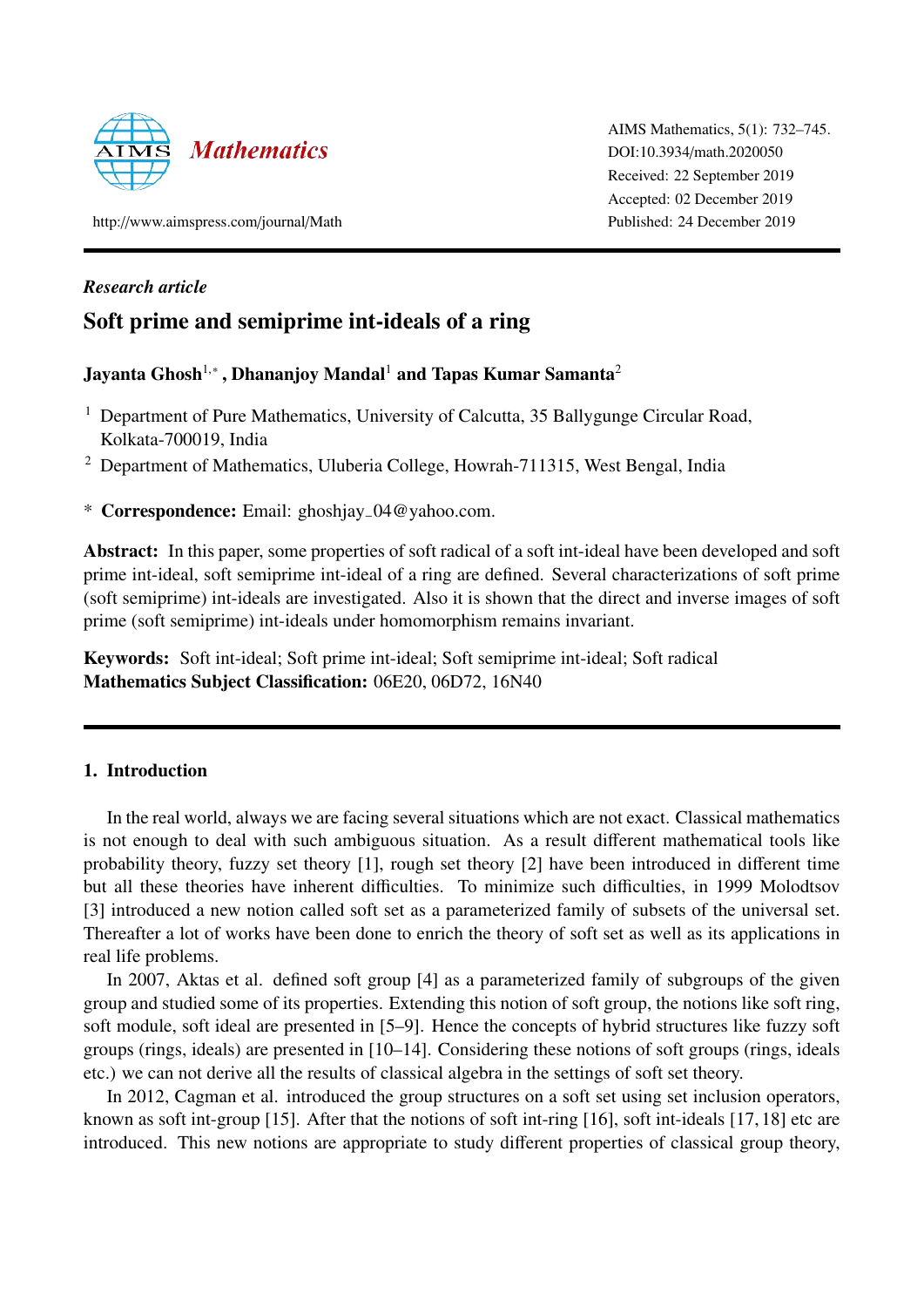ring theory etc. in the settings of soft set theory.

In Section 3, some properties of soft radical of a soft int-ideal under homomorphism are studied. In Section 4, the notion of soft prime int-ideal of a ring is presented and different characterizations of it are discussed. In Section 5, the notion of soft semiprime int-ideal of a ring is presented and various characterizations of it are discussed. Also it is established that the direct and inverse images of soft prime (soft semiprime) int-ideals under homomorphism are again soft prime (soft semiprime) int-ideals.

## 2. Preliminaries

This section is devoted to presenting some basic definitions and results from soft set theory to use in the sequel. Throughout this paper unless otherwise stated, let *U* refers to an initial universe, *E* the set of parameters,  $P(U)$  the power set of  $U$  and  $N$  the set of all natural numbers.

**Definition 2.1.** [3] Let  $A \subseteq E$ . A pair  $(F, A)$  is called a soft set of A over U when F is a mapping given by  $F: A \rightarrow P(U)$ .

Sometimes we call  $(F, A)$  as a soft set of A when no confusion will arise regarding the universal set U and sometimes the soft set  $(F, A)$  is simply denoted by F, when no confusions regarding the parameter set *A* and the universal set *U* arise. The collection of all soft sets with parameter set *A* over *U* will be denoted by *S* (*A*, *U*).

**Definition 2.2.** [3] Let  $F, G \in S(A, U)$ . Then F is called a soft subset of G, denoted by  $F \subseteq G$ , if *F*(*t*) ⊆ *G*(*t*) for all *t* ∈ *A*.

**Definition 2.3.** [19] Let *F*,  $G \in S(A, U)$ . Then the soft intersection of *F*, *G* is denoted by  $F \cap G$ and defined by  $(F \cap G)(t) = F(t) \cap G(t)$  for all  $t \in A$ .

**Definition 2.4.** Let'' be a binary composition in a set *A* and  $F$ ,  $G \in S(A, U)$ . Then product of *F* and *G* is defined for all  $x \in A$  as follows:  $(FG)(x) = \bigcup_{x \in \mathbb{R}^n} [F(y) \cap G(z)]$  where  $y, z \in A$ 

*x*=*y*.*z*  $= \phi$  if *x* is not expressible as  $x = y.z$  for  $y, z \in A$ .

**Definition 2.5.** [18] Let U be the universal set, *E* be the set of parameters and  $A \subseteq E$ . Then the soft characteristic function of *A*, denoted by  $\chi_A$ , is defined by the soft set  $\chi_A : E \to P(U)$ , where  $\chi_A(x) = U$ , if  $x \in A$ ,<br>=  $\phi$ , if  $x \notin A$ if  $x \notin A$ .

**Definition 2.6.** [15] Let *F* ∈ *S*(*A*, *U*) and *K* ⊆ *U*. Then the set  $F<sub>K</sub> = {x ∈ A : F(x) ⊇ K}$  is called *K*-inclusion subset of the soft set *F*.

**Proposition 2.7.** Let *F*,  $G \in S(A, U)$  and  $K \subseteq U$ . Then  $(F \cap G)_K = F_K \cap G_K$ .

**Definition 2.8.** [15] Let  $F \in S(A, U)$  and  $f : A \rightarrow A'$  be any mapping, where  $A'$  be a parameter set. Then the image of F under f is denoted by  $f(F)$  and defined by  $f(F)(y) = \bigcup F(x)$  if  $f^{-1}(y) \neq \phi$ ,

*x*∈ *f*<sup>-1</sup>(*y*)  $=$   $\phi$  otherwise, for all  $y \in A'$ .

*AIMS Mathematics* Volume 5, Issue 1, 732–745.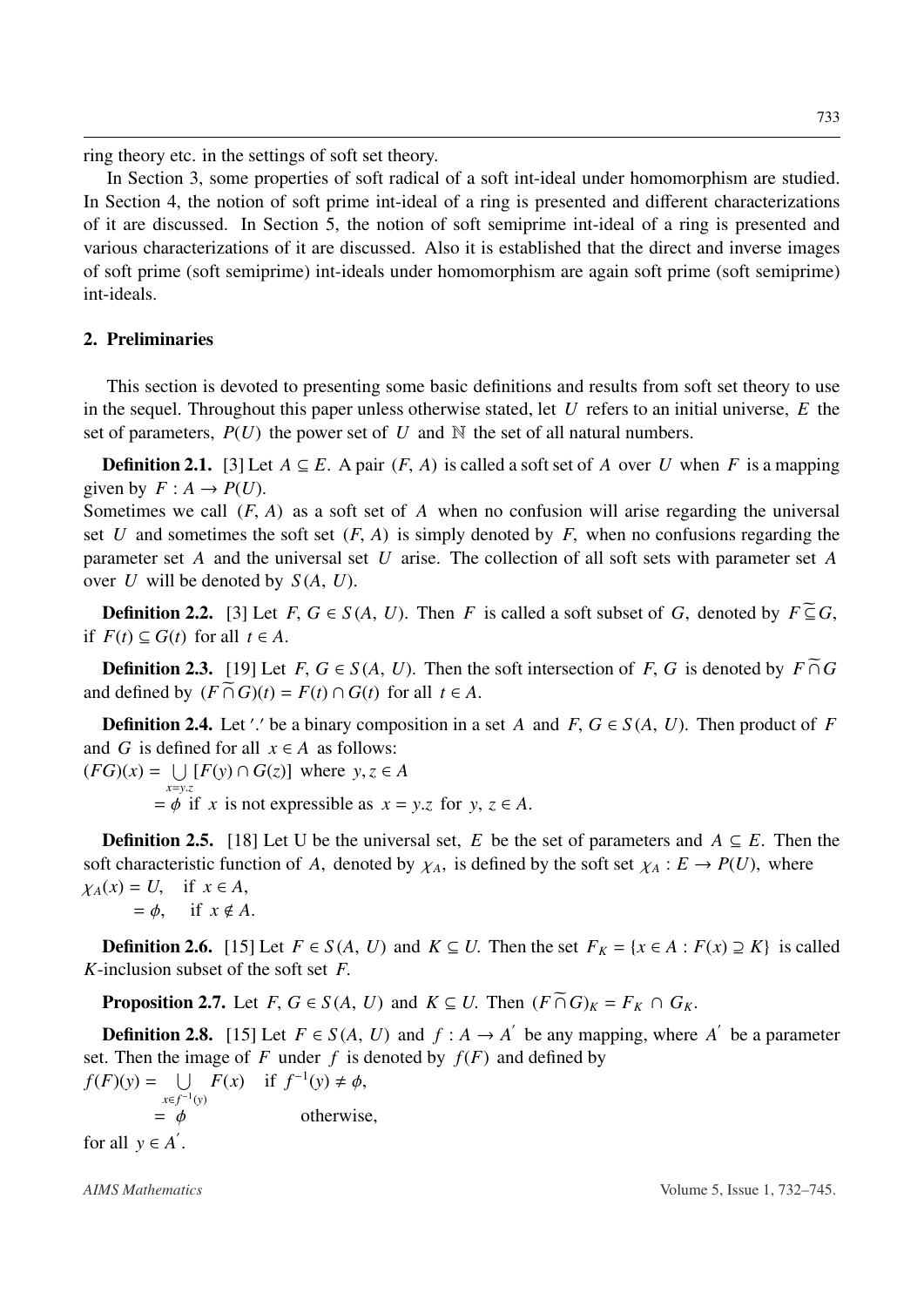**Definition 2.9.** [15] Let *A*, *A*<sup> $\prime$ </sup> be any two parameter sets and  $f : A \rightarrow A'$  be an onto mapping. Let  $F \in S(A', U)$ . The preimage of *F* is denoted by  $f^{-1}(F)$  and defined by  $f^{-1}(F)(x) = F(f(x))$ , for every  $x \in A$ .

**Definition 2.10.** Let  $f$  be any mapping from a set  $A$  to a set  $A'$ . A soft set  $F$  of  $A$  is called *f*-invariant if for  $x, y \in A$ ,

$$
f(x) = f(y) \Rightarrow F(x) = F(y).
$$

**Proposition 2.11.** [17] Let  $f$  be a mapping from a set  $A$  to a set  $A'$ . If  $F$  is a  $f$ -invariant soft set of *A*, then  $f^{-1}(f(F)) = F$ .

**Definition 2.12.** Let  $F \in S(A, U)$ . Then image of *F* is denoted by *Im*(*F*) and defined by *Im*(*F*) =  ${F(x) : x \in A}.$ 

**Definition 2.13.** [16] Let *R* be a ring. A soft set  $F \in S(R, U)$  is called a soft int-ring of *R* if  $(i)$   $F(x - y) \supseteq F(x) ∩ F(y)$ , and (*ii*)  $F(xy) \supseteq F(x) \cap F(y)$  for all *x*, *y* ∈ *R*.

**Definition 2.14.** [16] Let *R* be a ring. A soft set  $F \in S(R, U)$  is called a soft int-ideal of *R* if (*i*)  $F(x - y) \supseteq F(x) \cap F(y)$ , and

(*ii*)  $F(xy) \supseteq F(x) \cup F(y)$  for all *x*, *y* ∈ *R*.

Proposition 2.15. [16] Let *R* be a ring with unity 1 and *F* a soft int-ideal of *R*. Then (i)  $F(0) \supseteq F(r) \supseteq F(1)$  for all  $r \in R$ . (ii)  $F(r_1 - r_2) = F(0) \Rightarrow F(r_1) = F(r_2)$ , where  $r_1, r_2 \in R$ .

**Theorem 2.16.** [16] Let  $R$ ,  $R'$  be two ordinary rings and  $F$ ,  $F'$ , soft int-rings (soft int-ideals) of *R*, *R*<sup> $\prime$ </sup> respectively. If *f* is a homomorphism from *R* onto *R*<sup> $\prime$ </sup>, then

(i)  $f(F)$  is a soft int-ring (soft int-ideal) of  $R'$ ;

(ii)  $f^{-1}(F')$  is a soft int-ring (soft int-ideal) of *R*.

**Definition 2.17.** [17] Let *F* be a soft int-ideal of a ring *R* over *U* with  $Im(F) = \{K_1, K_2, ..., K_n\}$ and  $F_{K_i}$ , the  $K_i$ -inclusion ideals of *F*, where  $i = 1, 2, ..., n$ . Then the soft radical of *F*, denoted by  $\sqrt{F}$ , is the soft set of *R* defined by

$$
\sqrt{F}(r) = \bigcup_{r \in \sqrt{F_{K_i}}} K_i
$$

i.e., union is taken over all those  $K_i$  such that  $r \in \sqrt{F_{K_i}}$  and  $\sqrt{F_{K_1}}$ ,  $\sqrt{F_{K_2}}$ , ...,  $\sqrt{F_{K_n}}$  are the radicals of  $F_{K_1}, F_{K_2}, ..., F_{K_n}$  respectively.

**Proposition 2.18.** [17] Let *F*, *G* be two soft int-ideals of a ring *R* and  $\sqrt{F}$ ,  $\sqrt{G}$  be the soft radical of *F*, *G* respectively. Then the following properties hold:

(i) 
$$
\sqrt{F}(0) = F(0);
$$

(ii)  $\sqrt{F}$  is a soft int-ideal of *R* containing *F*;

(iii) 
$$
\sqrt{\sqrt{F}} = \sqrt{F}
$$
;

(iv) for each  $r \in R$ ,  $\sqrt{F}(r) \supseteq F(r^n)$  for all  $n \in \mathbb{N}$ ;

- (v) for each  $r \in R$ , there exists some  $n \in \mathbb{N}$  such that  $\sqrt{F}(r) = F(r^n)$ ;
- (vi)  $\sqrt{F \cap G} = \sqrt{F} \cap \sqrt{G}$ .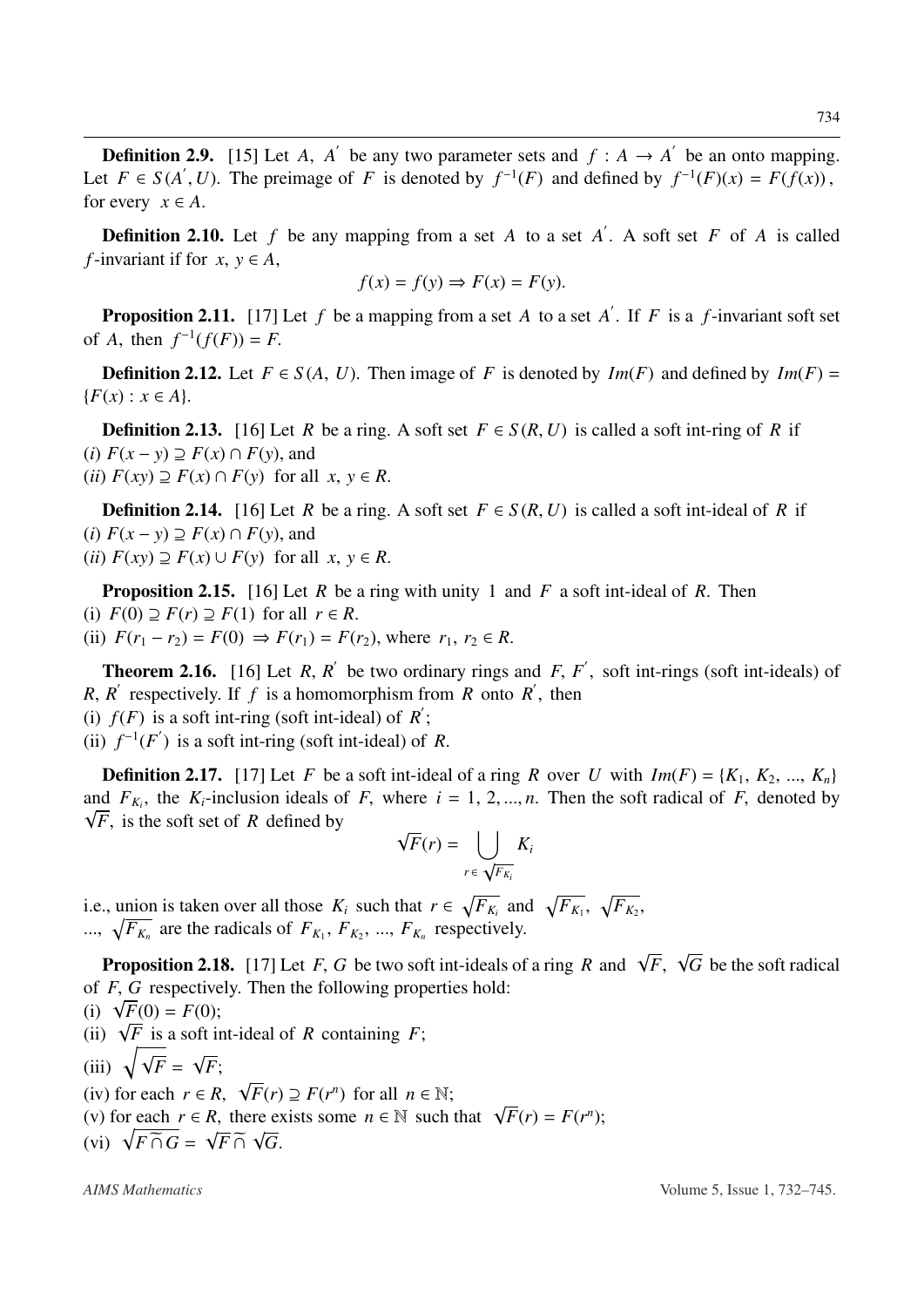Note 2.19. In the proof of the Proposition 2.18(ii), we have proved that  $\sqrt{F_K} = (\sqrt{F})_K$  for each soft int-ideal *F* of *R* and  $K \subseteq U$ .

**Definition 2.20.** [17] A soft int-ideal *F* of a ring *R* over *U* is called soft semiprimary int-ideal if for all  $x, y \in R$  either  $F(xy) \subseteq F(x^n)$  for some  $n \in \mathbb{N}$ , or  $F(xy) \subseteq F(y^m)$  for some  $m \in \mathbb{N}$ .

**Definition 2.21.** [17] A soft int-ideal *F* of a ring *R* over *U* is called soft primary int-ideal if for all  $x, y \in R$  either  $F(xy) = F(x)$  or  $F(xy) \subseteq F(y^m)$  for some  $m \in \mathbb{N}$ .

Theorem 2.22. [20] A commutative ring *R* is Von Neumann regular if and only if every ideal of *R* is semiprime.

## 3. Soft radical of a soft int-ideal

From this section unless otherwise stated, let *R* be a commutative ring with unity 1 and 0 is the zero element of *R*. All soft sets are to be considered with parameter set *R* over the universal set *U*. In this section, some properties of soft radical of a soft int-ideal are investigated.

**Proposition 3.1.** Let *F* be a soft int-ideal of *R* and  $\sqrt{F}$  be the soft radical of *F*. Then  $\sqrt{F}(r) =$  $\bigcup_{r \in \mathbb{N}} F(r^n)$  for all  $r \in R$ . *<sup>n</sup>*∈<sup>N</sup>

*Proof.* Let  $r \in R$ . By the Proposition 2.18, we have  $\sqrt{F}(r) \supseteq F(r^n)$  for all  $n \in \mathbb{N}$ . Then  $\sqrt{F}(r) \supseteq$  $\bigcup_{n\in\mathbb{N}} F(r^n)$ . Again by the Proposition 2.18,  $\sqrt{F}(r) = F(r^n)$  for some  $n \in \mathbb{N}$ . Hence  $\bigcup_{n\in\mathbb{N}} F(r) = F(r^n)$ Therefore  $\sqrt{F}(r) = \bigcup$  $F(r^n) \supseteq \sqrt{F(r)}$ . *<sup>n</sup>*∈<sup>N</sup> *F*( $r^n$ ) for all  $r \in R$ .

**Proposition 3.2.** Let *F*, *G* be soft int-ideals of *R* such that  $F \subseteq G$ . Then  $\sqrt{F} \subseteq \sqrt{G}$ .

*Proof.* It follows from the Proposition 3.1. □

**Theorem 3.3.** Let *F*, *G* be soft int-ideals of *R*. Then  $\sqrt{FG} = \sqrt{F \cap G} = \sqrt{F \cap \sqrt{G}}$ .

*Proof.* Let  $r \in R$ . Then  $\sqrt{FG}(r) = \bigcup_{n \in \mathbb{N}}$ *<sup>n</sup>*∈<sup>N</sup>  $(FG)(r^n)$  $\supseteq$  (*FG*)(*r*<sup>2*m*</sup>) where *m*  $\supseteq$  N  $\supseteq F(r^m) \cap G(r^m) = (F \cap G)(r^m)$ , for all  $m \in \mathbb{N}$ . Hence  $\sqrt{FG}(r) \supseteq \bigcup_{m \in \mathbb{N}} (F \cap G)(r^m) = \sqrt{F \cap G}(r)$  for all  $r \in R$ . *<sup>m</sup>*∈<sup>N</sup> Therefore  $\sqrt{FG} \ \overline{\supseteq} \ \sqrt{F} \ \overline{\cap} \ G$ . Again  $(FG)(r) = \bigcup_{r=ct} \{F(s) \cap G(t)\}.$ Now  $F(s) \cap G(t) \subseteq F(s) \subseteq F(st) = F(r)$ . Then  $(FG)(r) \subseteq F(r)$ . Similarly, we have  $(FG)(r) \subseteq G(r)$ . Hence  $(FG)(r) \subseteq (F \cap G)(r)$ . Therefore  $FG \subseteq F \cap G$ . Hence  $\sqrt{FG} \subseteq \sqrt{F \cap G}$ . So,  $\sqrt{FG} = \sqrt{F \cap G}$ . Again by the Proposition 2.18,  $\sqrt{F \cap G} = \sqrt{F} \cap \sqrt{G}$ *G*.

**Corollary 3.4.** For any soft int-ideal *F* of *R*,  $\sqrt{F^n} = \sqrt{F}$  for all  $n \in \mathbb{N}$ , where  $F^n = F \cdot F \cdots F$ (*n* times).

*AIMS Mathematics* Volume 5, Issue 1, 732–745.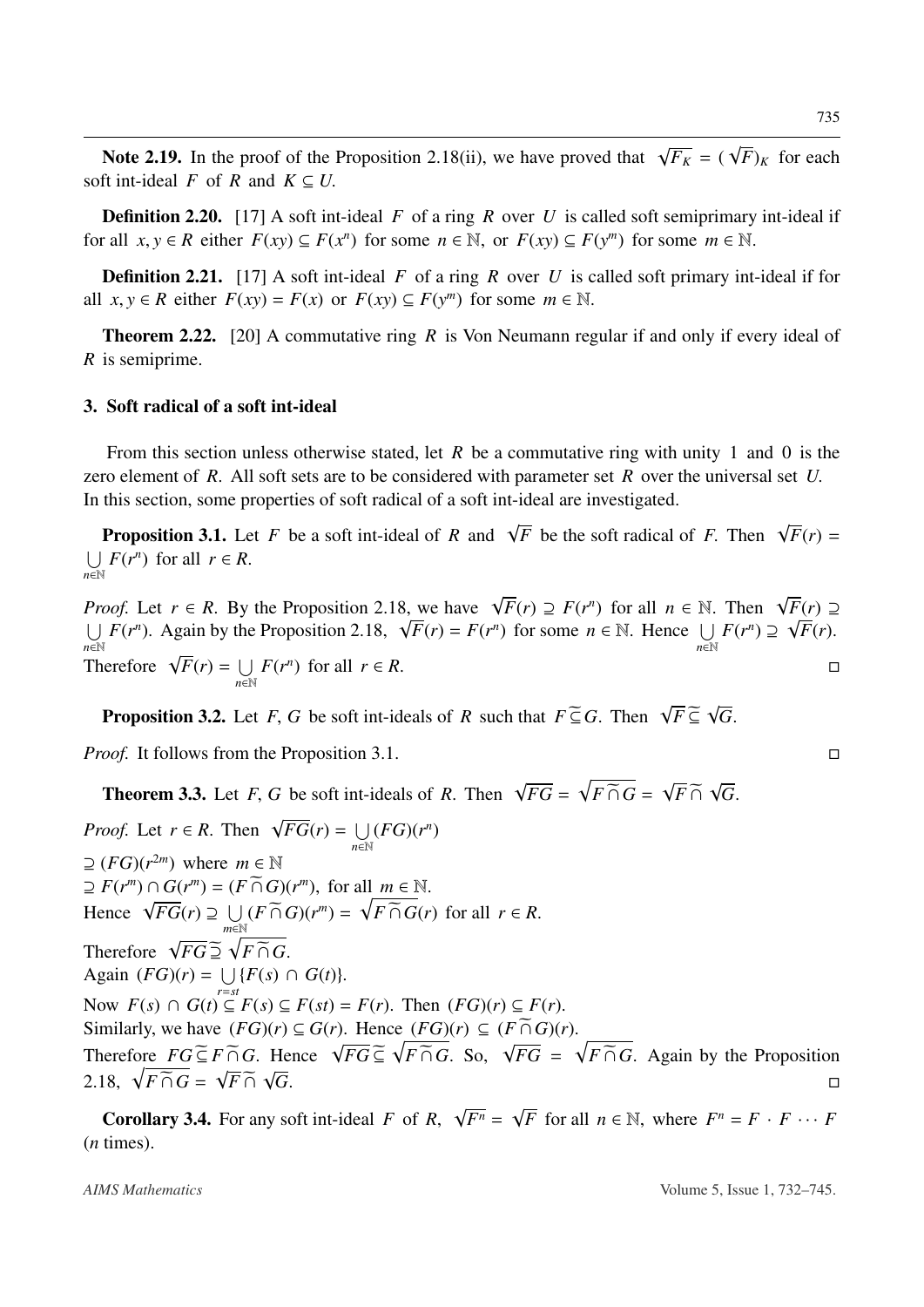**Theorem 3.5.** Let  $f: R \to R'$  be an epimorphism, where *R*, *R'* be two rings and *F* be a soft intideal of *R*. Then  $f(\sqrt{F}) \subseteq \sqrt{f(F)}$ . Moreover, if *F* is *f*-invariant soft int-ideal of *R*, then  $f(\sqrt{F}) = \sqrt{f(F)}$  $\sqrt{f(F)}$ .

*Proof.* Suppose *F* is a soft int-ideal of *R*. Then by the Proposition 2.18,  $\sqrt{F}$  is a soft int-ideal of *R* and by the Theorem 2.16,  $f(F)$  is a soft int-ideal of *R'*. Let  $x' \in R'$ . Then there exists  $x \in R$  such that  $f(x) = x'$  and hence  $f(x^n) = x'^n$  for all  $n \in \mathbb{N}$ . Now  $f(\sqrt{F})(x') = \bigcup \sqrt{F}(r)$ 

*r*∈ $f^{-1}(x')$ =  $\bigcup$   $\bigcup$  *F*(*r<sup>n</sup>*), by the Proposition 3.1 *r*∈ *f*<sup>-1</sup>(*x*<sup>'</sup>)</sub> *n*∈N  $= \bigcup_{n=1}^{\infty} \bigcup_{n=1}^{\infty} F(r^n)$  $n \in \mathbb{N}$   $ref^{-1}(x')$  $\subseteq \bigcup_{n\in\mathbb{N}}$ *<sup>n</sup>*∈<sup>N</sup>  $\overline{\mathsf{I}}$ *y*∈ *f*<sup>-1</sup>(*x*<sup>*n*</sup>) *F*(*y*)  $=$   $\cup$ *<sup>n</sup>*∈<sup>N</sup>  $f(F)(x')$  $= \sqrt{f(F)}(x')$ . Therefore  $f(\sqrt{F}) \subseteq \sqrt{f(F)}$ .

If *F* is a *f*-invariant soft int-ideal of *R*, then by the Definition 2.10, we have  $\bigcup$  $y \in f^{-1}(x^n)$  $F(y) = F(x^n)$ ,

since  $f(x^n) = x'^n$ . Again  $F(x^n) \subseteq \bigcup_{x \in C^{-1}}$  $r \in f^{-1}(x')$  $F(r^n) \subseteq \bigcup_{r \in \mathbb{R}^n}$  $y \in f^{-1}(x^n)$  $F(y) = F(x^n)$ , since  $f(x) = x'$ . So,  $\cup$  $r \in f^{-1}(x')$  $F(r^n) = \bigcup$  $y \in f^{-1}(x^n)$  $F(y) = F(x^n).$ 

Therefore, if  $F$  is a  $f$ -invariant soft int-ideal of  $R$ , then we can put equality sign instead of set inclusion in the proof of  $f(\sqrt{F}) \subseteq \sqrt{f(F)}$ . Hence  $f(\sqrt{F}) = \sqrt{f(F)}$ .

**Theorem 3.6.** Let  $f: R \to R'$  be a homomorphism, where  $R, R'$  be two rings. If *G* is a soft int-ideal of *R'*, then  $f^{-1}(\sqrt{G}) = \sqrt{f^{-1}(G)}$ .

*Proof.* By the Proposition 2.18,  $\sqrt{G}$  is a soft int-ideal of *R'* and by the Theorem 2.16,  $f^{-1}(G)$  is a soft int-ideal of *R*. Let  $x \in R$ . Then  $f^{-1}(\sqrt{G})(x) = \sqrt{G}(f(x)) = \bigcup$ *<sup>n</sup>*∈<sup>N</sup>  $G((f(x))^n) = \bigcup$ *<sup>n</sup>*∈<sup>N</sup>  $G(f(x^n))$  $=$   $\cup$ *<sup>n</sup>*∈<sup>N</sup>  $f^{-1}(G)(x^n) = \sqrt{f^{-1}(G)}(x).$ Therefore  $f^{-1}(\sqrt{G}) = \sqrt{f^{-1}}$  $\overline{(G)}$ .

## 4. Soft prime int-ideals of a ring

In this section, at first we recall some theorems related to soft cosets and soft int-ideals. Then the notion of soft prime int-ideal of a ring is given and some properties are studied.

Theorem 4.1. [17] A soft set *F* of a ring *R* is a soft int-ring (soft int-ideal) of *R* if and only if *K*-inclusion subsets  $F_K$ ,  $K \subseteq F(0)$ , are subrings (ideals) of *R*.

**Definition 4.2.** [17] Let *F* be a soft int-ideal of a ring *R* and  $a \in R$ . Then the soft set  $F_a$  of *R*, defined by  $F_a(r) = F(r - a)$  for all  $r \in R$ , is called the soft coset of *F* in *R* determined by  $a \in R$ .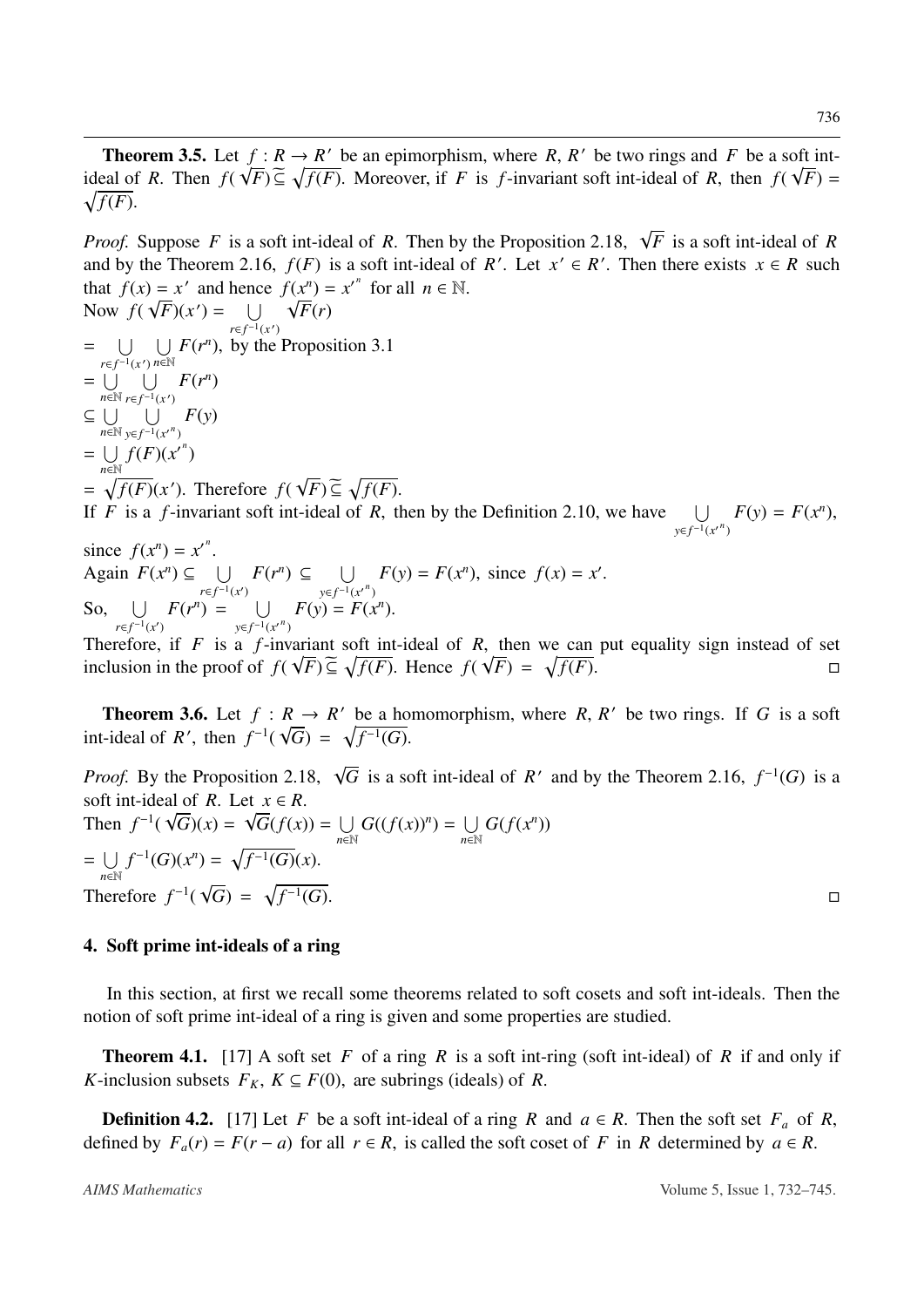Theorem 4.3. [17] Let *F* be a soft int-ideal of a ring *R*. Then *R*/*F*, the set of all soft cosets of a soft int-ideal *F* in *R* forms a ring with respect to binary compositions  $F_a + F_b = F_{a+b}$  and  $F_a F_b = F_{ab}$ for all  $a, b \in R$ .

**Lemma 4.4.** [17] Let *F* be a soft int-ideal of a ring *R*. Then  $F_a = F_0 \Leftrightarrow F(a) = F(0)$ , where  $a \in R$ .

**Definition 4.5.** A soft int-ideal *F* of *R* is called soft prime int-ideal if for all  $x, y \in R$ , either  $F(xy) = F(x)$  or  $F(xy) = F(y)$ .

Note 4.6. From the definition of soft prime int-ideal, soft primary int-ideal and soft semiprimary int-ideal, it follows that every soft prime int-ideal of *R* is a soft primary int-ideal and also every soft primary int-ideal of *R* is a soft semiprimary int-ideal.

**Theorem 4.7.** If *A* is any prime ideal of *R* such that  $A \neq R$ , then the soft set *F* of *R* over *U*, defined by

 $F(x) = K_1$ , if  $x \in A$ 

 $K_2$ , if  $x \in R \setminus A$  where  $K_1, K_2 \subseteq U$  and  $K_1 \supset K_2$ ,

is a soft prime int-ideal of *R*.

*Proof.* Here *Im*(*F*) = { $K_1$ ,  $K_2$ }. Then all the *K*-inclusion subsets of *F*,  $K \subseteq F(0)$  coincide with  $F_{K_1} = A$ , and  $F_{K_2} = R$ . Hence by the Theorem 4.1, *F* is a soft int-ideal of *R*. Now let *x*, *y* ∈ *R* and *F*(*xy*) ⊃ *F*(*x*). Then by definition of *F*, we have  $F(xy) = K_1$  and  $F(x) = K_2$ . Hence *xy* ∈ *A*, but  $x \notin A$ . This implies  $y \in A$ , since *A* is a prime ideal of a commutative ring *R*. Therefore  $F(y) = K_1 =$ *F*(*xy*). So, *F* is a soft prime int-ideal of *R*.

**Theorem 4.8.** A soft ideal *F* of *R* is soft prime int-ideal if and only if  $F_K$  are prime ideals of *R* for all  $K \subseteq F(0)$ .

*Proof.* Suppose *F* is a soft prime int-ideal of *R*. Then by the Theorem 4.1,  $F_K$  are ideals of *R* for all *K* ⊆ *F*(0). Let *x*, *y* ∈ *R* and *xy* ∈ *F<sub>K</sub>*, where *K* ⊆ *F*(0). If *x* ∉ *F<sub>K</sub>*, then *F*(*x*) ⊂ *K* ⊆ *F*(*xy*). Since *F* is a soft prime int-ideal,  $F(xy) = F(y)$ . Hence  $y \in F_K$ . So,  $F_K$  is a prime ideal of *R*.

Conversely, let  $F_K$  are prime ideals of *R* for all  $K \subseteq F(0)$ . Then by the Theorem 4.1, *F* is a soft int-ideal of *R*. Let  $x, y \in R$  and  $F(xy) = K$ . Then  $xy \in F_K$ . If  $F(xy) \supset F(x)$  then  $x \notin F_K$ . This implies *y* ∈ *F<sub>K</sub>*, since *F<sub>K</sub>* is prime ideal of *R*. Hence *F*(*y*) ⊇ *K* = *F*(*xy*). This implies *F*(*xy*) = *F*(*y*), as *F* is a soft int-ideal. Therefore *F* is soft prime int-ideal of *R*. as *F* is a soft int-ideal. Therefore *F* is soft prime int-ideal of *R*.

**Example 4.9.** Let  $Z_6$  be the ring of integers modulo 6 and  $U = S_3$ , the set of all permutations on the set  $\{1, 2, 3\}$ . We define a soft set *F* of  $Z_6$  over  $S_3$  by  $F(x) = \{(1), (12), (123), (132)\}$  if  $x \in \{5\}$ 

 $F(x) = \{(1), (12), (123), (132)\}$  if  $x \in \{3 \}$ <br>=  $\{(1), (12), (123)\}$  if  $x \in Z_6 \setminus \{3 \}$ .  $= \{(1), (12), (123)\}\$ 

Suppose  $\{(1), (12), (123), (132)\} = K_1$  and  $\{(1), (12), (123)\} = K_2$ . Then  $F_{K_1} = \sqrt{3} >$  and  $F_{K_2} = Z_6$ . Then by the Theorem 4.8,  $F$  is a soft prime int-ideal of  $Z_6$  over  $S_3$ .

**Theorem 4.10.** An ideal *A* of *R* is prime if and only if its soft characteristic function  $\chi_A$  is soft prime int-ideal of *R*.

*Proof.* Here  $(\chi_A)_U = A$ ,  $(\chi_A)_\phi = R$ . Hence the result follows from the Theorem 4.8.

*AIMS Mathematics* Volume 5, Issue 1, 732–745.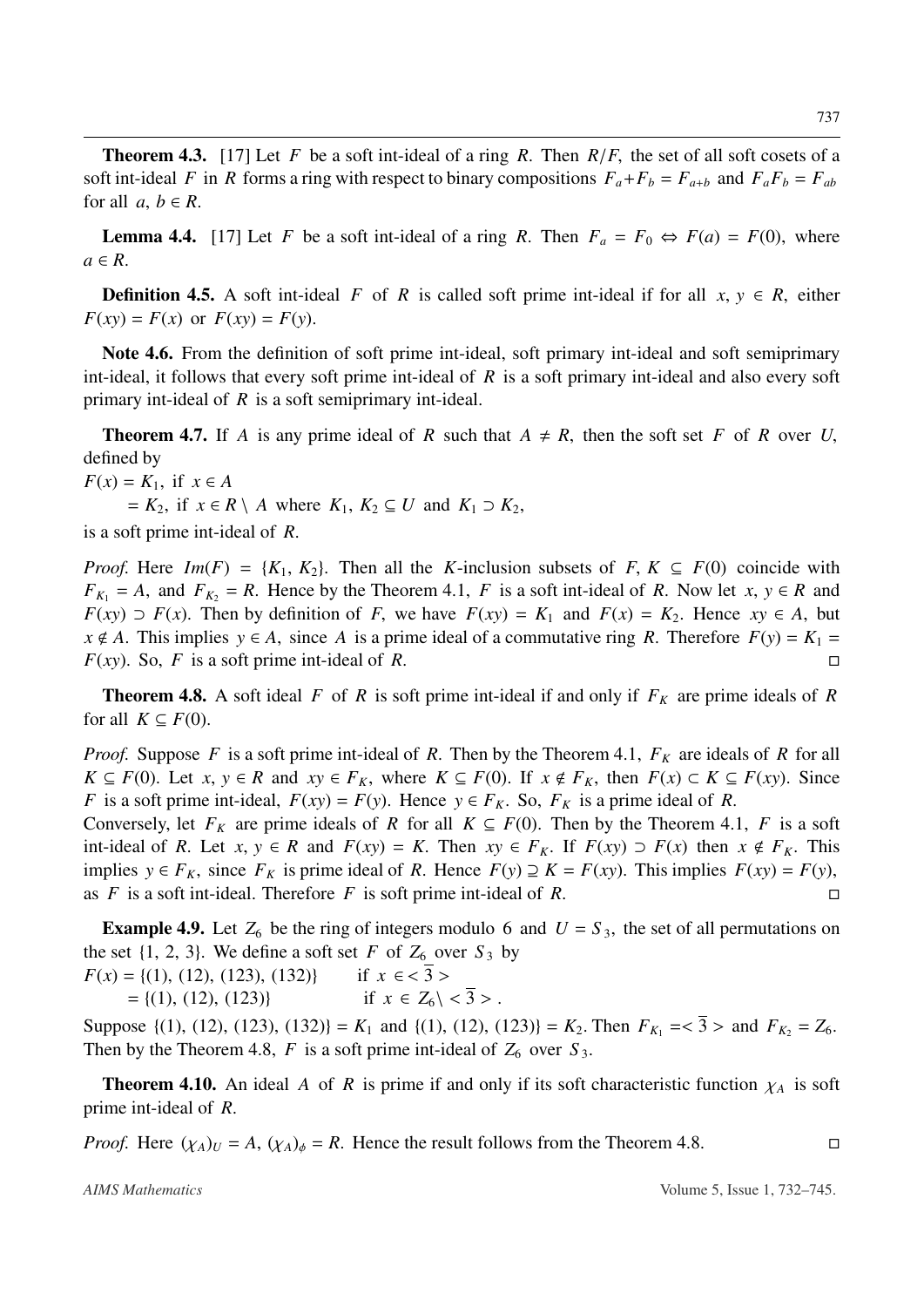**Theorem 4.11.** A soft int-ideal *F* of *R* is soft prime if and only if  $F(xy) = F(x) \cup F(y)$  for all  $x, y \in R$ .

*Proof.* Suppose *F* is a soft prime int-ideal of *R*. By the definition of soft int-ideal, it follows for all *x*, *y* ∈ *R*,  $F(xy) \supseteq F(x) \cup F(y) \dots (1)$ 

Since *F* is a soft prime int-ideal of *R*, either  $F(xy) = F(x)$  or,  $F(xy) = F(y)$ . Now

 $F(xy) = F(x) \Rightarrow F(y) \subseteq F(x)$ , by condition(1)  $\Rightarrow F(xy) = F(x) \cup F(y)$ .

Similarly,  $F(xy) = F(y) \Rightarrow F(xy) = F(x) \cup F(y)$ .

Conversely, we assume that  $F(xy) = F(x) \cup F(y)$ ,  $\forall x, y \in R$ . Let  $x, y \in R$ ,  $F(xy) \supset F(x)$  and *F*(*xy*) ⊃ *F*(*y*). Then we have *F*(*xy*) ⊃ *F*(*x*) ∪ *F*(*y*), which contradicts our assumption. Hence either *F*(*xy*) = *F*(*x*) or *F*(*xy*) = *F*(*y*). Therefore *F* is a soft prime int-ideal.  $F(xy) = F(x)$  or  $F(xy) = F(y)$ . Therefore *F* is a soft prime int-ideal.

**Proposition 4.12.** Let  $f: R \to R'$  be an epimorphism, where R, R' be two commutative rings with unity. If *F* is a *f*-invariant soft prime int-ideal of *R* then  $f(F)$  is soft prime int-ideal of *R'*.

*Proof.* Suppose *F* is a *f*-invariant soft prime int-ideal of *R*. By the Theorem 2.16, *f*(*F*) is a soft int-ideal of *R'*. Let *x'*,  $y' \in R'$ . Since *f* is a epimorphism, there exists  $x, y \in R$ , such that  $f(x) =$  $f(x) = y'$  and  $f(xy) = x'y'$ . Now we assume that *f*(*F*)(*x*<sup> $\prime$ </sup>y<sup> $\prime$ </sup>) ⊃ *f*(*F*)(*x*<sup> $\prime$ </sup>). This implies *f*(*F*)(*f*(*xy*)) ⊃ *f*(*F*)(*f*(*x*)) ⇒  $(f^{-1}(f(F)))(xy)$  ⊃  $(f^{-1}(f(F)))(x)$  $\Rightarrow$  *F(xy)*  $\supset$  *F(x)*, by the Proposition 2.11  $\Rightarrow$  *F*(*xy*) = *F*(*y*), since *F* is a soft prime int-ideal  $\Rightarrow$   $f(F)(f(xy)) = f(F)(f(y))$  $\Rightarrow$   $f(F)(x'y') = f(F)(y').$ This shows that  $f(F)$  is a soft prime int-ideal of  $R'$ .<br>1980 - Paris Constantinopolis de la provincia de la provincia de la provincia de la provincia de la provincia<br>1980 - Paris Constantinopolis de la provincia de la provincia de la provincia de la provincia de la provincia

**Proposition 4.13.** Let  $f: R \to R'$  be a homomorphism, where R, R' be two commutative rings with unity. If *F* is a soft prime int-ideal of *R'* then  $f^{-1}(F)$  is soft prime int-ideal of *R*.

*Proof.* It follows directly from the definition of soft prime int-ideal and the Definition 2.9. □

**Theorem 4.14.** Let  $f: R \to R'$  be an epimorphism, where R, R' be two commutative rings with unity.

(i) Let *F* be a *f*-invariant soft set of *R*. Then *F* is soft prime int-ideal of *R* if and only if  $f(F)$  is a soft prime int-ideal of *R* ′ .

(ii) Let *F*' be a soft set of *R'*. Then *F*' is soft prime int-ideal of *R*' if and only if  $f^{-1}(F')$  is a soft prime int-ideal of *R*.

*Proof.* Since *F* is *f*-invariant soft set then by the Proposition 2.11, we have  $f^{-1}(f(F)) = F$ . Now let  $x' \in R'$ . Then  $f(f^{-1}(F'))(x') = \bigcup$  $x \in f^{-1}(x')$  $(f^{-1}(F'))(x) = \bigcup$  $x \in f^{-1}(x')$  $F'(f(x)) = F'(x')$ . Since  $x' \in R'$  is arbitrary, then  $f(f^{-1}(F')) = F'.$ 

Hence by the Proposition 4.12 and 4.13, the theorem follows.  $\Box$ 

Theorem 4.15. If *F* is a soft prime int-ideal of *R*, then *R*/*F* is an integral domain.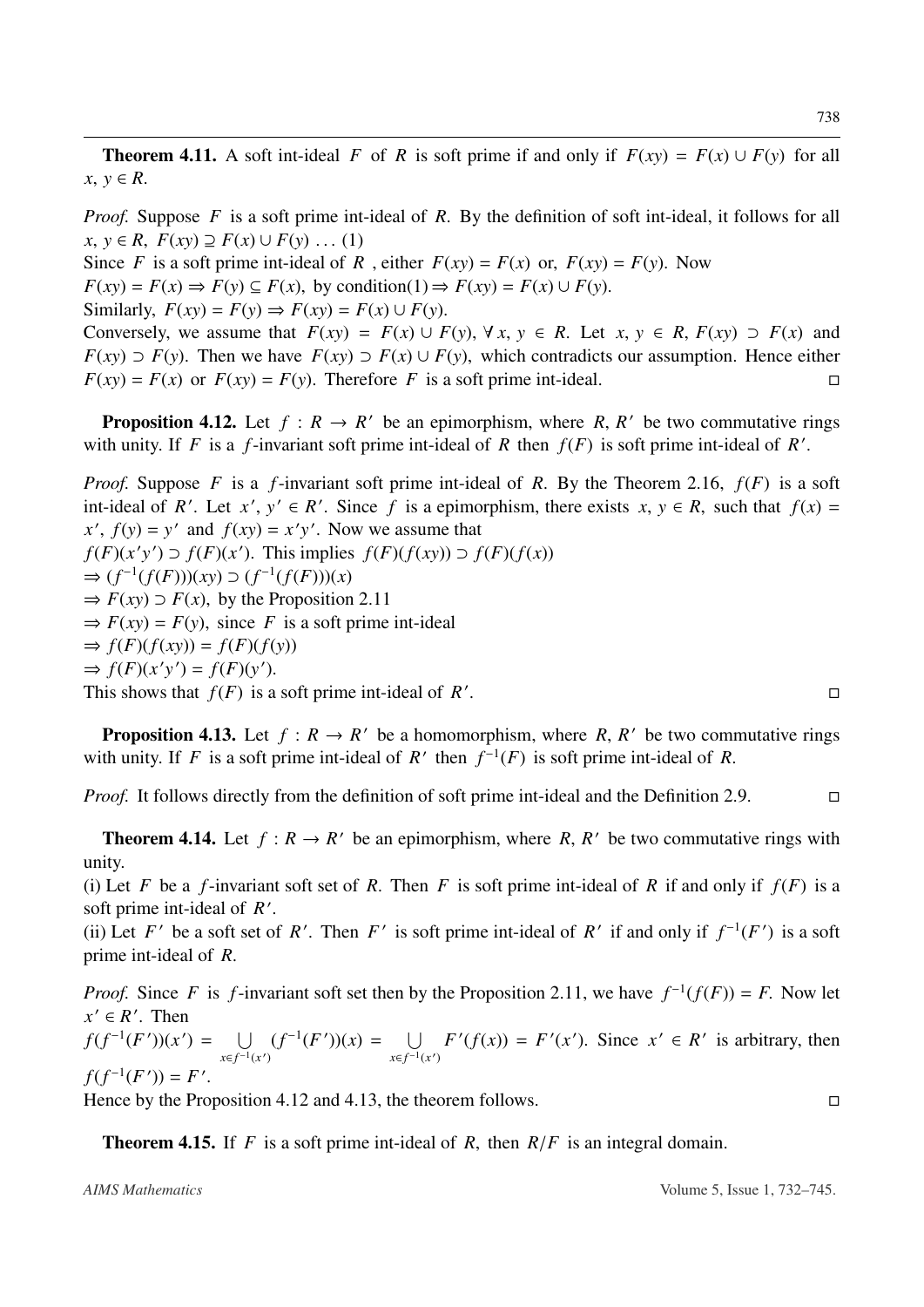*Proof.* Suppose *F* is a soft prime int-ideal of *R*. Then by the Theorem 4.3, *R*/*F* forms a ring. Since *R* is commutative ring with unity 1,  $R/F$  is commutative ring with unity  $F_1$ . Now we prove that  $R/F$ has no divisor of zero. Let  $F_a$ ,  $F_b \in R/F$  such that  $F_a F_b = F_0$ . Again  $F_a F_b = F_0 \Rightarrow F_{ab} = F_0 \Rightarrow$  $F(ab) = F(0)$ , (by Lemma 4.4)  $\Rightarrow ab \in F_K$ , where  $K = F(0)$ . Since *F* is a soft prime int-ideal,  $F_K$ is also a prime ideal. Hence  $ab \in F_K \Rightarrow$  either  $a \in F_K$  or  $b \in F_K$ . Now  $a \in F_K \Rightarrow F(a) = F(0) \Rightarrow$  $F_a = F_0$  and  $b \in F_K \Rightarrow F(b) = F(0) \Rightarrow F_b = F_0$ . Thus either  $F_a = F_0$  or  $F_b = F_0$ . So,  $R/F$  have no divisor of zero. This implies *R*/*F* is an integral domain.

**Theorem 4.16.** Let *F* be a soft int-ideal of *R* such that  $Im(F) = \{K_1, K_2\}$ , where  $K_1 \subset K_2$ . If *R*/*F* is an integral domain then *F* is a soft prime int-ideal.

*Proof.* Let  $x, y \in R$  and  $F(xy) \supset F(x)$ . Then  $F(xy) = K_2$  and  $F(x) = K_1$ . Since *F* has only two images, by Proposition 2.15,  $F(xy) = F(0)$ . Hence by the Lemma 4.4,  $F(xy) = F(0) \Rightarrow F_{xy} =$  $F_0 \Rightarrow F_x F_y = F_0 \Rightarrow F_x = F_0$  or  $F_y = F_0$ , since  $R/F$  is an integral domain. So, this implies either  $F(x) = F(0)$  or  $F(y) = F(0)$ . If  $F(x) = F(0)$  then  $F(xy) = F(x)$ , which contradicts our assumption *F*(*xy*) ⊃ *F*(*x*). Therefore *F*(*y*) = *F*(0) = *F*(*xy*). So, *F* is a soft prime int-ideal of *R*.

**Theorem 4.17.** A soft int-ideal *F* of *R* is soft semiprimary int-ideal if and only if  $\sqrt{F}$  is a soft prime int-ideal of *R*.

*Proof.* Suppose *F* is a soft semiprimary int-ideal of *R*. Let  $x, y \in R$ . By the Proposition 2.18, we have  $\sqrt{F}$  is a soft int-ideal of *R* and  $\sqrt{F}(xy) = F((xy)^n)$  for some  $n \in \mathbb{N}$  $= F(x^n y^n)$ , since *R* is commutative ring  $\subseteq F(x^{nl})$  or,  $\subseteq F(y^{nm})$  for some *l*,  $m \in \mathbb{N}$ , by the Definition 2.21 ⊆  $\sqrt{F(x)}$  or, ⊆  $\sqrt{F(y)}$ , by the Proposition 2.18. Again  $\sqrt{F}(xy) \supseteq \sqrt{F}(x)$  and also  $\sqrt{F}(xy) \supseteq \sqrt{F}(x)$ , since  $\sqrt{F}$  is a soft int-ideal. Hence either  $\sqrt{F}(xy) = \sqrt{F}(x)$  or,  $\sqrt{F}(xy) = \sqrt{F}(y)$ . Therefore  $\sqrt{F}$  is a soft prime int-ideal. Conversely, let  $\sqrt{F}$  be a soft prime int-ideal and  $x, y \in R$ . Then either  $\sqrt{F}(xy) = \sqrt{F}(x)$  or,  $\sqrt{F}(xy) = \sqrt{F}(y)$ . Suppose  $\sqrt{F}(xy) = \sqrt{F}(x)$ . Then  $F(xy) \subseteq \sqrt{F}(xy) = \sqrt{F}(x) \subseteq F(x^m)$  for some

 $m \in \mathbb{N}$ . Similarly, when  $\sqrt{F}(xy) = \sqrt{F}(y)$ , then  $F(xy) \subseteq F(y^n)$  for some  $n \in \mathbb{N}$ . Therefore *F* is a soft semiprimary int-ideal of *R*.

## 5. Soft semiprime int-ideals of a ring

In this section, the notion of soft semiprime int-ideal of a ring is defined, and some properties of this notion are studied.

**Definition 5.1.** A soft int-ideal *F* of *R* is called soft semiprime int-ideal if for all  $x \in R$ ,  $F(x^2) =$ *F*(*x*).

Proposition 5.2. (i) Every soft prime int-ideal of *R* is soft semiprime int-ideal of *R*.

(ii) Finite intersection of soft semiprime (soft prime) int-ideals of *R* is a soft semiprime int-ideal of *R*. (iii) For every soft int-ideal *F* of *R*,  $\sqrt{F}$  is the smallest soft semiprime int-ideal of *R* containing *F*. (iv) Let *R* be a Boolean ring. Then every soft int-ideal of *R* is a soft semiprime.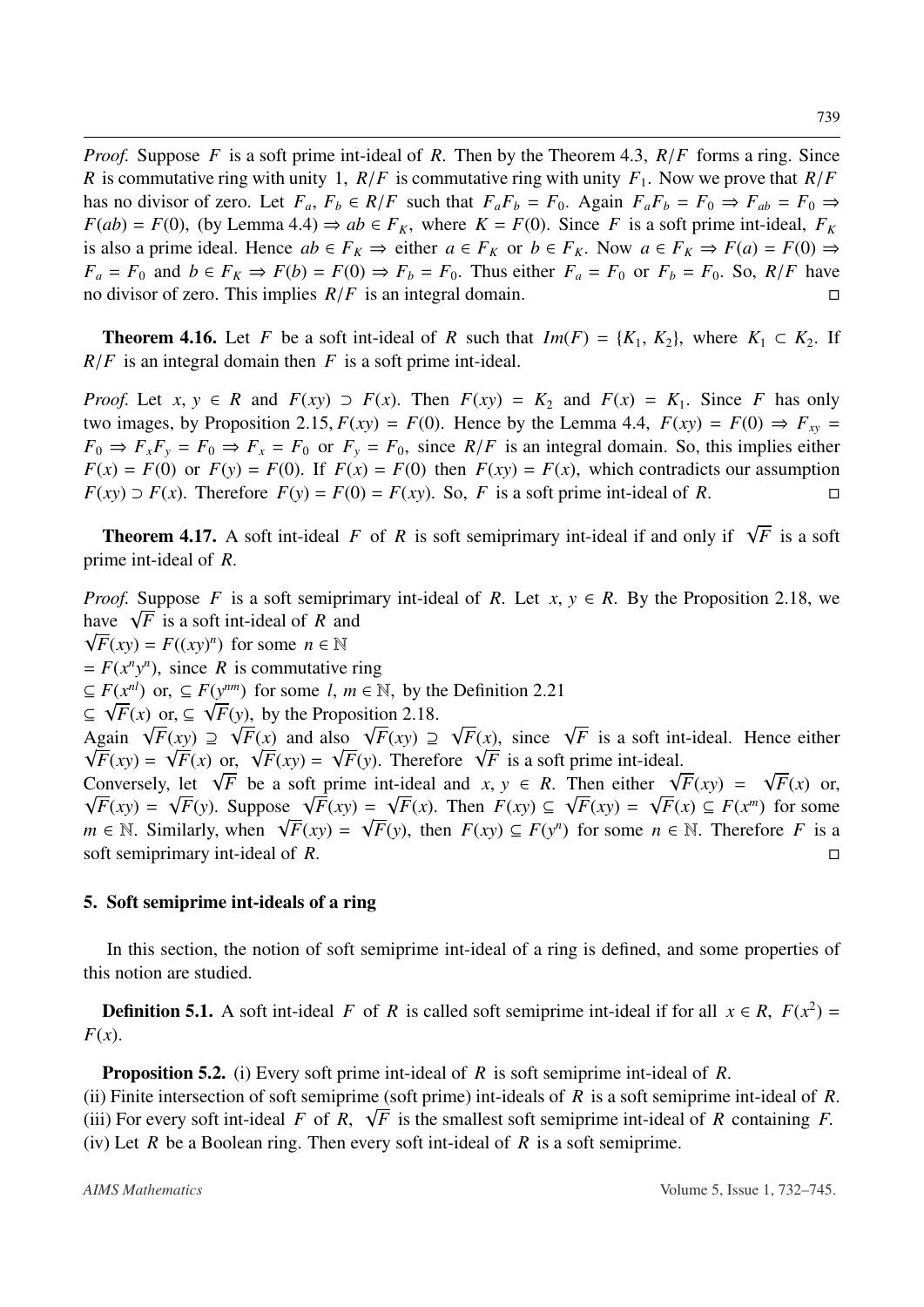*Proof.* (i) It directly follows from the Definition of soft prime int-ideal.

(ii) Let  $F_1, F_2, \ldots, F_n$  be the finite collection of soft semiprime int-ideals. Then for each  $x \in R$ , we have  $(F_1 \cap F_2 \cap ... \cap F_n)(x^2)$ 

$$
= F_1(x^2) \cap F_2(x^2) \cap \cdots \cap F_n(x^2)
$$

 $F_1(x) \cap F_2(x) \cap \cdots \cap F_n(x) = (F_1 \cap F_2 \cap \ldots \cap F_n)(x).$ 

Therefore  $F_1 \cap F_2 \cap \ldots \cap F_n$  is a soft semiprime int-ideal of *R*.

Since every soft prime int-ideal of *R* is soft semiprime int-ideal, then intersection of soft prime intideals of *R* is a soft semiprime int-ideal.

(iii) By the Proposition 2.18,  $\sqrt{F}$  is a soft int-ideal of *R* containing *F*. Let  $x \in R$  and  $\sqrt{F(x^2)} = K$ , where  $K \subseteq U$ . Also by the Note 2.19, we have  $\sqrt{F_K} = (\sqrt{F})_K$ .

Now  $\sqrt{F(x^2)} = K \Rightarrow x^2 \in (\sqrt{F})_K \Rightarrow x^2 \in \sqrt{F_K}$  $\Rightarrow$   $(x^2)^n \in F_K$  for some  $n \in \mathbb{N} \Rightarrow x^{2n} \in F_K$  $\Rightarrow$   $x \in \sqrt{F_K} = (\sqrt{F})_K$ ⇒ √ *F*(*x*) ⊇ *K* ⇒  $\sqrt{F(x)}$  ⊇  $\sqrt{F(x^2)}$ .

Since  $\sqrt{F}$  is a soft int-ideal of *R*,  $\sqrt{F}(x^2) \supseteq \sqrt{F}(x)$ .

Hence  $\sqrt{F(x^2)} = \sqrt{F(x)}$ . Since  $x \in R$  is arbitray,  $\sqrt{F}$  is a soft semiprime int-ideal. Now we shall prove that  $\sqrt{F}$  is the smallest soft semiprime int-ideal of *R* containing *F*. Let *I* be any soft semiprime int-ideal of *R* containing *F* such that  $I \subseteq \sqrt{F}$ . Let  $x \in R$  and  $\sqrt{F}(x) = K$ , where  $K \subseteq U$ . This implies  $x \in (\sqrt{F})_K = \sqrt{F_K} \Rightarrow x^n \in F_K$  for some  $n \in \mathbb{N}$ 

$$
\Rightarrow I(x^n) \supseteq F(x^n) \supseteq K
$$

 $\Rightarrow I(x) = I(x^n) \supseteq K = \sqrt{F(x)}.$ 

Since  $x \in R$  is arbitrary,  $I \supseteq \sqrt{F}$ . Hence  $I = \sqrt{F}$ . Therefore  $\sqrt{F}$  is the smallest soft semiprime int-ideal of *R* containing *F*.

(iv) In a Boolean ring *R*,  $x^2 = x$ , for all  $x \in R$ . Then for any soft int-ideal *F* of *R*, we have *F*( $x^2$ ) = *F*(*x*), ∀ *x* ∈ *R*. Therefore *F* is a soft semiprime int-ideal.

In the following theorem, some characterizations of soft semiprime int-ideals are given.

Theorem 5.3. Let *F* be a soft int-ideal of *R*. Then the following are equivalent.

- (i) *F* is soft semiprime int-ideal;
- (ii) *K*-inclusion sets  $F_K$  of *R*,  $K \subseteq F(0)$ , are semiprime int-ideals;
- (iii)  $F(x^n) = F(x)$  for all  $n \in \mathbb{N}$  and  $x \in R$ ;
- (iv) For all soft int-ideals *I* of *R*,  $I^2 \leq F \Rightarrow I \leq F$ ;
- (v) For all soft int-ideals *I* of *R* and  $n \in \mathbb{N}$ ,  $I^n \subseteq F \Rightarrow I \subseteq F$ ;
- (vi)  $F = \sqrt{F}$ , where  $\sqrt{F}$  is the soft radical of *F*.

*Proof.* (*i*)  $\Leftrightarrow$  (*ii*): Proof is similar as Theorem 4.8.

(*i*) ⇒ (*iii*) : At first we claim that  $F(x^{2^m}) = F(x)$  for all  $m \in \mathbb{N}, x \in R$ . Now  $F(x^{2^m}) = \sum_{m=1}^{\infty} F(x^{2^m}) = \sum_{m=1}^{\infty} F(x^{2^m}) = \sum_{m=1}^{\infty} F(x^{2^m}) = \sum_{m=1}^{\infty} F(x^{2^m}) = \sum_{m=1}^{\infty} F(x^{2^m}) = \sum_{m=1}^{\infty} F(x^{2^m}) = \sum_{m=1}$  $F(x^{2^{m-1}} \cdot x^{2^{m-1}}) = F(x^{2^{m-1}})$ , since *F* is a soft semiprime int-ideal and  $x^{2^{m-1}} \in R$ . Proceeding in this way, we have  $F(x^{2^{m-1}}) = F(x^{2^{m-2}}) = ... = F(x^2) = F(x)$ . So,  $F(x^{2^m}) = F(x)$  for all  $m \in \mathbb{N}$ ,  $x \in R$ . Let  $n \in \mathbb{N}$ . Then there exists  $k \in \mathbb{N}$  such that  $F(x^n) \subseteq F(x^{2^k})$ . Hence  $F(x^n) \subseteq F(x)$ . Again  $F(x^n) \supseteq F(x)$ , since *F* is a soft int-ideal. Therefore  $F(x^n) = F(x)$  for all  $n \in \mathbb{N}$  and  $x \in R$ .  $(iii) \Rightarrow (i)$ : Obvious.

 $(i)$  ⇒  $(iv)$ : Let  $x \in R$ . Since *F* is a soft semiprime int-ideal,  $I^2 \subseteq F$  ⇒  $I^2(x^2) \subseteq F(x^2) = F(x)$ . Again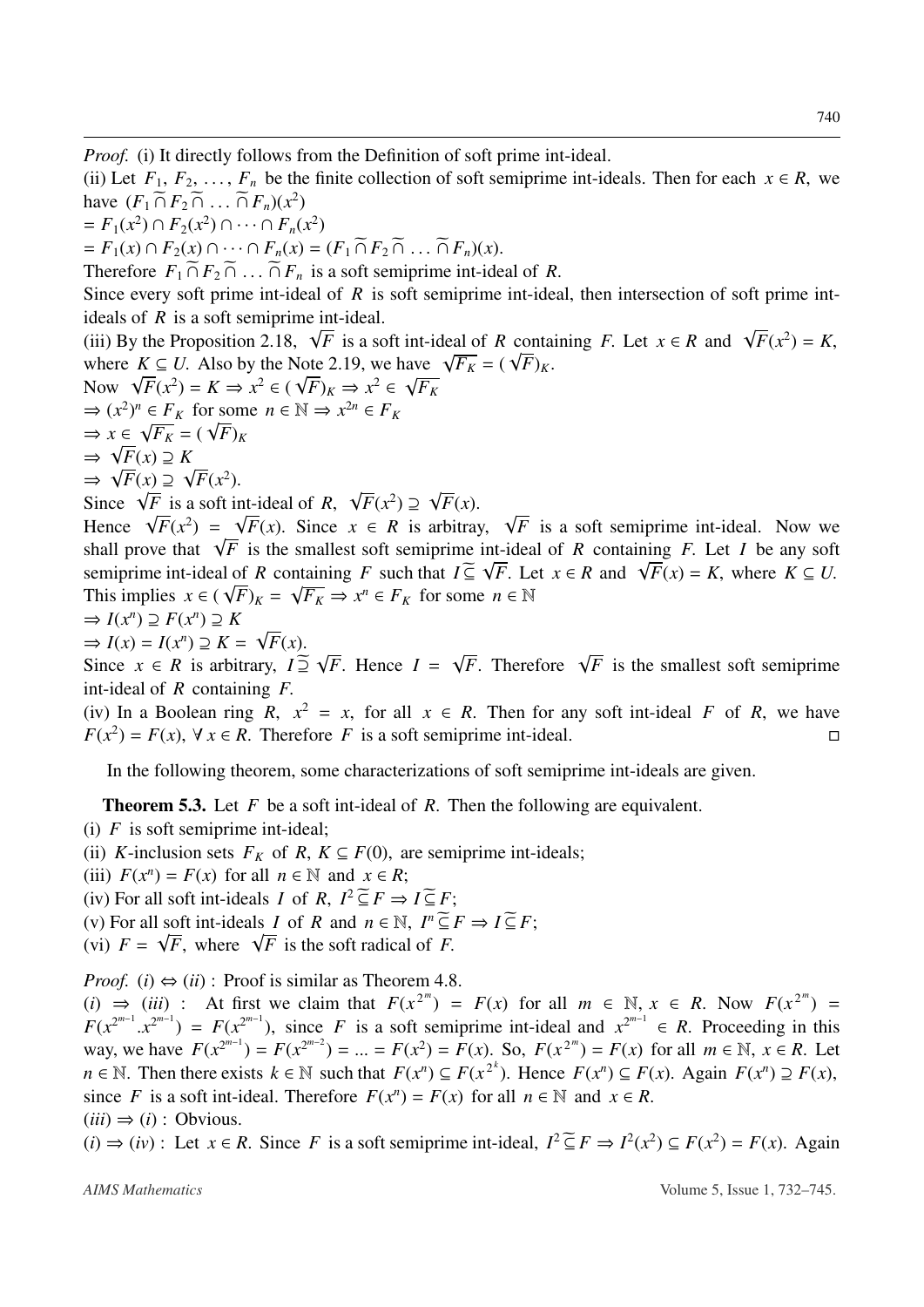by the Definition 2.4,  $I^2(x^2) = \bigcup_{y \in \mathbb{R}} [I(y) \cap I(z)]$  where  $y, z \in R$ *x* <sup>2</sup>=*y*.*z*  $\supseteq I(x) \cap I(x) = I(x).$ Hence  $I(x) \subseteq F(x)$  for all  $x \in R$ . So,  $I \subseteq F$ .  $(iv) \Rightarrow (i)$ : Let  $x \in R$  and  $F(x^2) = K$ . Then  $x^2 \in F_K$ . Hence  $\langle x^2 \rangle \subseteq F_K$ . Define a soft int-ideal  $I: R \rightarrow P(U)$  as follows:  $I(a) = K$  if  $a \in \langle x \rangle$  $=$   $\phi$  otherwise. Then by Definition 2.4, we have  $I^2(z) = \bigcup$  $\bigcup_{z=a,b} [I(a) \cap I(b)]$  where  $z, a, b \in R$ . Hence  $I^2(z) = K$  if  $z \in \langle x^2 \rangle$  $=$  φ otherwise. Therefore  $I_K^2 = \langle x^2 \rangle \subseteq F_K \Rightarrow I^2 \subseteq F \Rightarrow I \subseteq F$ , by hypothesis. Then  $K = I(x) \subseteq F(x) \subseteq F(x^2) = K$ . Therefore  $F(x^2) = F(x)$ .  $(iii) \Rightarrow (v)$ : Let  $x \in R$ . Then  $I^n \subseteq F \Rightarrow I^n(x^n) \subseteq F(x^n) = F(x)$ , by using (*iii*). Again by the Definition 2.4,  $I^n(x^n) = \bigcup$ *x*  $\bigcup_{n=uv} [I(u) \cap I^{n-1}(v)] \supseteq I(x) \cap I^{n-1}(x^{n-1})$ . Proceeding in this way we have  $I^n(x^n) \supseteq I(x) \cap I(x) \cap I(x)$ ...  $\cap$  *I*(*x*) = *I*(*x*). Hence *I*(*x*)  $\subseteq$  *I<sup>n</sup>*(*x<sup>n</sup>*)  $\subseteq$  *F*(*x*) for all *x*  $\in$  *R*. So, *I* $\subseteq$  *F*.  $(v) \Rightarrow (iv)$ : Obvious. (*iii*) ⇒ (*vi*) : Let *x* ∈ *R*. By the Proposition 2.18(*v*), there exists *n* ∈ N such that  $\sqrt{F}(x) = F(x^n) =$  $F(x)$ . So,  $\sqrt{F} = F$ .  $(vi)$  ⇒  $(iii)$ : Let  $x \in R$ . Then by the Proposition 2.18(iv), we have  $F(x) = \sqrt{F(x)} \supseteq F(x^n)$  for all *n* ∈ N. Again  $F(x^n) \supseteq F(x)$ , since *F* is a soft int-ideal of *R*. Therefore  $F(x^n) = F(x)$  for all  $n \in \mathbb{N}$ and  $x \in R$ .

Similar to the Theorems 4.7 and 4.10 on soft prime int-ideals, we get the following theorems:

**Theorem 5.4.** If *A* is any semiprime ideal of *R* such that  $A \neq R$ , then the soft set *F* of *R* over *U*, defined by

*F*(*x*) = *K*<sub>1</sub>, if *x* ∈ *A* 

 $K_1, K_2 \subseteq U$  and  $K_1 \supset K_2$ ,  $K_2 \subseteq U$  and  $K_1 \supset K_2$ ,

is a soft semiprime int-ideal of *R*.

**Theorem 5.5.** An ideal *A* of *R* is semiprime if and only if its soft characteristic function  $\chi_A$  is a soft semiprime int-ideal of *R*.

Example 5.6. Let *Z* be the ring of integers and *U* be the universal set. We define a soft set *F* of *Z* over *U* as

*F*(*x*) = *K*<sub>1</sub> if *x* ∈ 6*Z* 

 $K_2$  if  $x \in Z \setminus 6Z$ , where  $K_1, K_2 \subseteq U$  and  $K_1 \supset K_2$ .

Then  $F_{K_1} = 6Z$  and  $F_{K_2} = Z$ . Since 6*Z* is not a prime ideal of *Z* but a semiprime ideal of *Z*, then by the Theorem 4.8 and 5.3, *F* is not a soft prime int-ideal but a soft semiprime int-ideal of *Z*.

Example 5.7. Let *Z* be the ring of integers and *U* be the universal set. Let *F*, *G* be two soft sets of *Z* over *U*, given by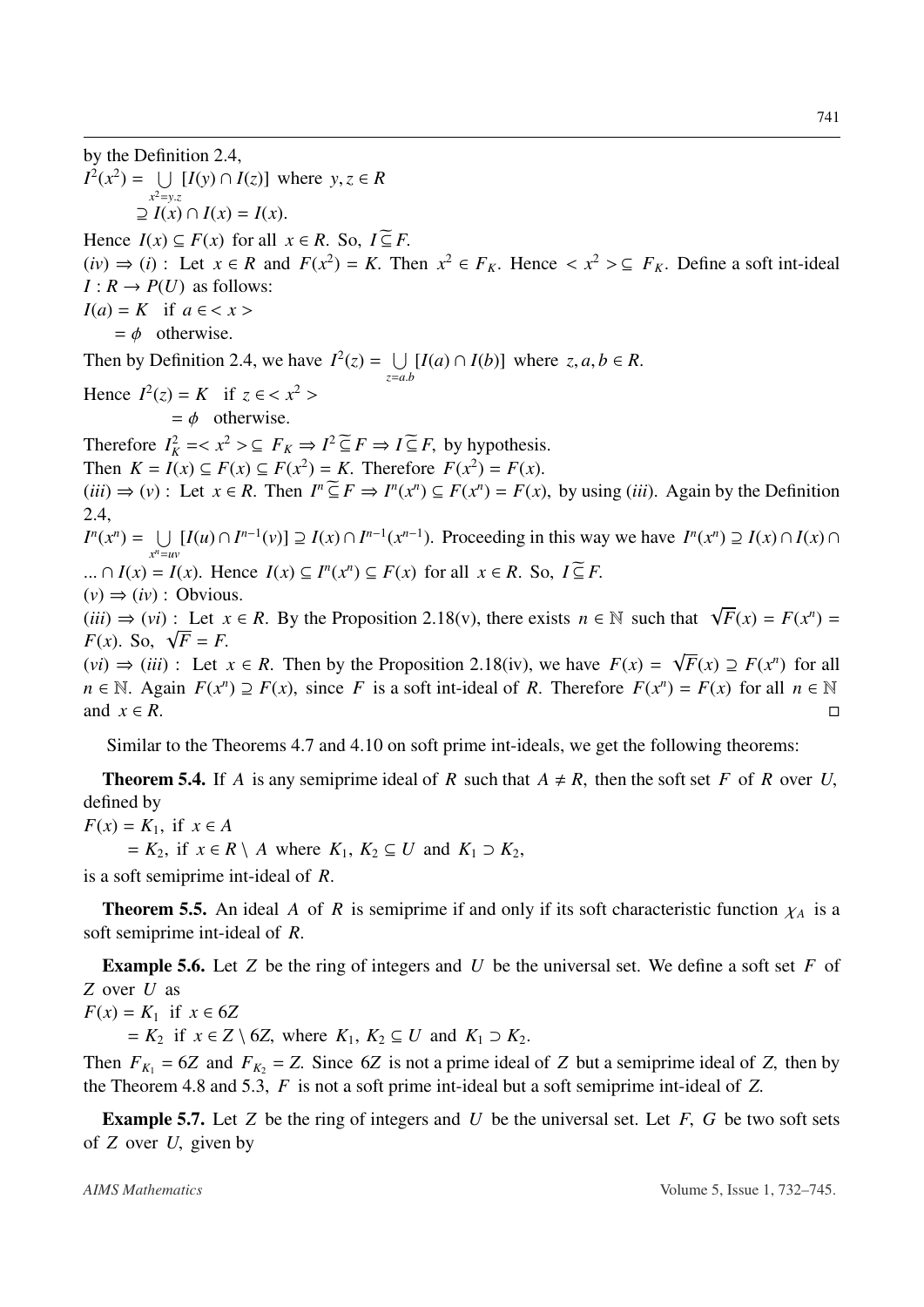*F*(*x*) = *K*<sub>1</sub> if *x* ∈ < 2 >  $= K_2$  if  $x \in Z \setminus \langle 2 \rangle$ , where  $K_1 \supset K_2$  and  $K_1, K_2 \subseteq U$ . *G*(*x*) = *K*<sub>3</sub> if *x* ∈ < 3 >  $K_2$  if  $x \in Z \setminus \{3\}$  where  $K_3 \supset K_2$  and  $K_3, K_2 \subseteq U$ . Then *F*, *G* are two soft prime int-ideals of *Z* over *U* and  $(F \cap G)(x) = K_1 \cap K_3$  if  $x \in 6$  $= K_1 \cap K_2 = K_2$  if  $x \in \langle 2 \rangle \setminus \langle 6 \rangle$ 

 $= K_2 \cap K_3 = K_2$  if  $x \in \langle 3 \rangle \setminus \langle 6 \rangle$ <br>=  $K_2$  if  $x \in Z \setminus \langle \langle 2 \rangle \cup \langle 3 \rangle$ *if*  $x \in Z \setminus \{ < 2 > ∪ < 3 > \}.$ 

Since  $K_1$  ∩  $K_3$  ⊃  $K_2$ , we have  $F_{K_1 \cap K_3}$  = < 6 > and  $F_{K_2}$  = Z. Since  $\lt 6$  > is a semiprime int-ideal but not a prime int-ideal of *Z*, then  $F \cap G$  is a soft semiprime int-ideal of *Z* but not a soft prime int-ideal of *Z*.

Example 5.8. Let *Z* be the ring of integers and *U* be the universal set. Let *F*, *G* be two soft sets of *Z* over *U*, given by

*F*(*x*) = *K*<sub>1</sub> if *x* ∈ < 2 >  $K_2$  if  $x \in Z \setminus \langle 2 \rangle$ , where  $K_1 \supset K_2$  and  $K_1, K_2 \subseteq U$ . *G*(*x*) = *K*<sub>3</sub> if *x* ∈ < 2 >  $K_2$  if  $x \in Z \setminus \langle 2 \rangle$  where  $K_3 \supset K_2$  and  $K_3, K_2 \subseteq U$ .

Then *F*, *G* are two soft prime int-ideals of *Z* over *U* and  $(F \cap G)(x) = K_1 \cap K_3$  if  $x \in \langle 2 \rangle$ <br>=  $K_2$  if  $x \in Z \setminus \{$ if  $x \in Z \setminus \langle 2 \rangle$ .

Hence  $F \cap G$  is a soft prime int-ideal of Z.

**Theorem 5.9.** If  $F_1, F_2, ..., F_n$  are soft prime (soft semiprime) int-ideals of *R* such that  $F_1 \subseteq F_2 \subseteq \ldots \subseteq F_n$ , then *n*  $\widetilde{\bigcap}$  $\bigcap_{i=1} F_i$  and *n*  $\widetilde{\bigcup}$  $\bigcup_{i=1} F_i$  are soft prime (soft semiprime) int-ideals of *R*.

Corollary 5.10. If *F* is a soft prime int-ideal of *R* then the following conditions hold:

(i)  $F(x^n) = F(x)$  for all  $n \in \mathbb{N}$  and  $x \in R$ ;

(ii) For all soft int-ideals *I* of *R*,  $I^2 \subseteq F \Rightarrow I \subseteq F$ ;

(iii) For all soft int-ideals *I* of *R* and  $n \in \mathbb{N}$ ,  $I^n \subseteq F \Rightarrow I \subseteq F$ ;

(iv)  $F = \sqrt{F}$ , where  $\sqrt{F}$  is the soft radical of *F*.

*Proof.* By the Proposition 5.2(i), every soft prime int-ideal of *R* is a soft semiprime int-ideal. Hence the corollary directly follows from the Theorem 5.3.

**Corollary 5.11.** Let *F* be any soft int-ideal of *R*. Then *F* and  $\sqrt{F}$  are contained in the same soft prime int-ideal of *R*.

*Proof.* Suppose *P* be a soft prime int-ideal of *R* such that  $F \subseteq P$ . Let  $x \in R$ . Then by the Proposition 2.18,  $\sqrt{F}(x) = F(x^n)$  for some  $n \in \mathbb{N}$ ,

 $\subseteq P(x^n) = P(x)$  by the Corollary 5.10. Therefore  $\sqrt{F} \subseteq P$ .

**Corollary 5.12.** Let *F* be a soft prime (soft semiprime) int-ideal of *R*. Then  $\sqrt{F^n} = F$  for all  $n \in \mathbb{N}$ .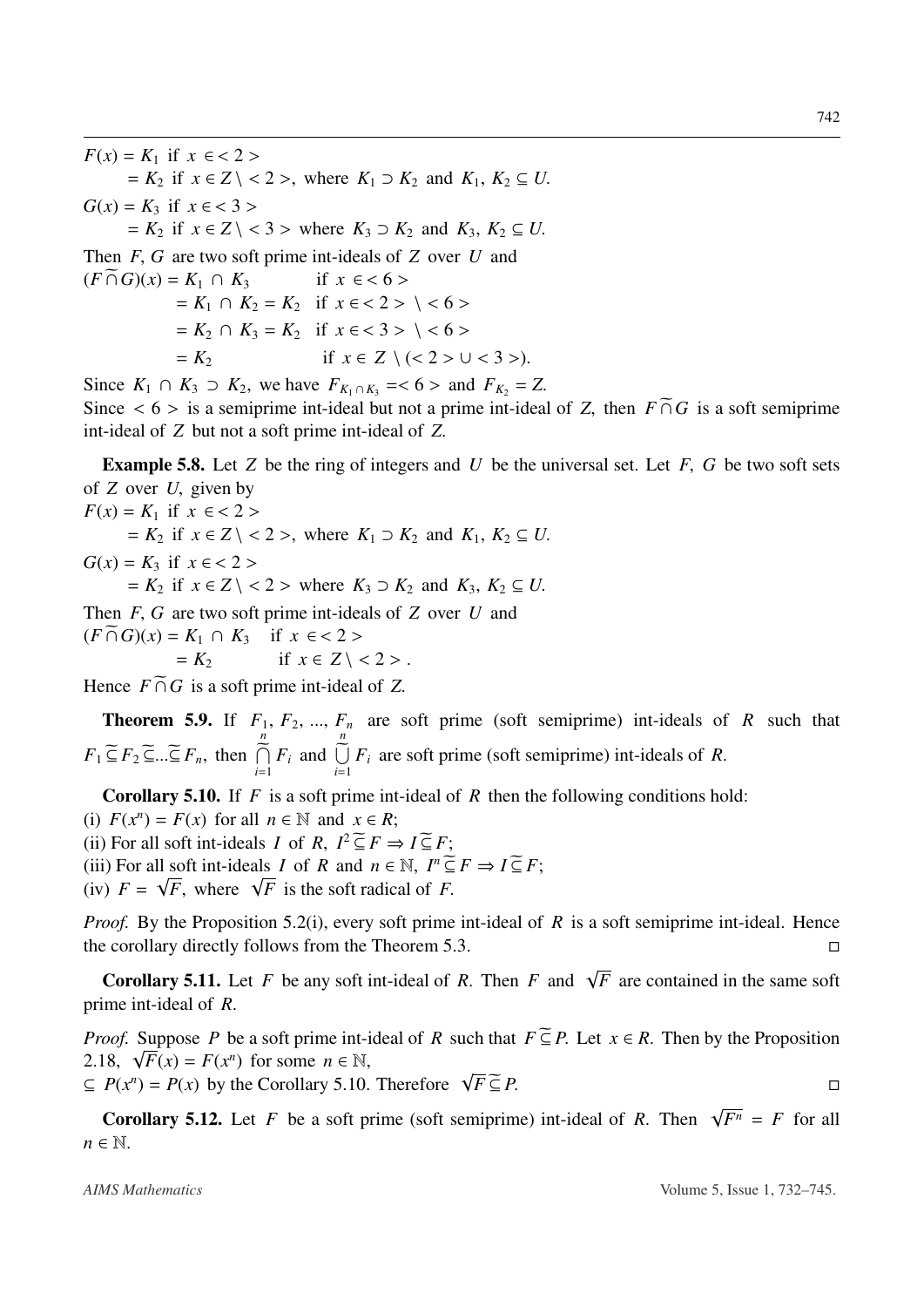*Proof.* Let *F* be a soft semiprime int-ideal of *R*. Then by the Corollary 3.4,  $\sqrt{F^n} = \sqrt{F}$  for all *n* ∈ N. Again by the Theorem 5.3,  $\sqrt{F} = F$ . Therefore  $\sqrt{F^n} = F$  for all  $n \in \mathbb{N}$ . If *F* is a soft prime int-ideal of *R*, we get the similar result.

**Theorem 5.13.** If *F* is a soft semiprimary int-ideal of *R*, then  $\sqrt{F}$  is the smallest soft prime int-ideal of *R* containing *F*.

*Proof.* By the Proposition 2.18 and Theorem 4.17, we have  $\sqrt{F}$  is a soft prime int-ideal of *R* containing *F*. Our next task is to prove  $\sqrt{F}$  is the smallest soft prime int-ideal of *R* containing *F*. On the contrary, let *I* be any soft prime int-ideal of *R* containing *F* such that  $I \subseteq \sqrt{F}$ .

Let  $\sqrt{F}(x) = K$  where  $K \subseteq U$ . This implies  $x \in (\sqrt{F})_K = \sqrt{F_K}$ 

 $\Rightarrow$   $x^n \in F_K$  for some  $n \in \mathbb{N} \Rightarrow I(x^n) \supseteq F(x^n) \supseteq K \Rightarrow I(x^n) \supseteq \sqrt{F}(x)$ .

Again by the Corollary 5.10,  $I(x^n) = I(x)$ .

Hence  $I(x^n) \supseteq \sqrt{F}(x) \Rightarrow I(x) \supseteq \sqrt{F}(x)$ . This holds for arbitrary  $x \in R$ . So,  $I \supseteq \sqrt{F}$ . Hence  $I = \sqrt{F}$ . Therefore  $\sqrt{F}$  is the smallest soft prime int-ideal of *R* containing *F*.

Following the proof of the Propositions 4.12, 4.13 and Theorem 4.14 , the next theorem can be obtained.

**Theorem 5.14.** Let  $f: R \to R'$  be an epimorphism, where R, R' be two commutative rings with unity.

(i) Let *F* be a *f*-invariant soft set of *R*. Then *F* is soft semiprime int-ideal of *R* if and only if  $f(F)$ is a soft semiprime int-ideal of *R* ′ .

(ii) Let *F*<sup> $\prime$ </sup> be a soft set of *R*<sup> $\prime$ </sup>. Then *F*<sup> $\prime$ </sup> is soft semiprime int-ideal of *R*<sup> $\prime$ </sup> if and only if  $f^{-1}(F')$  is a soft semiprime int-ideal of *R*.

Theorem 5.15. If *F* is a soft semiprime int-ideal of *R*, then *R*/*F* has no nonzero nilpotent element.

*Proof.* Suppose *F* is a soft semiprime int-ideal of *R*. Then by the Theorem 4.3, *R*/*F* forms a ring. Let  $F_a$  be a nilpotent element of  $R/F$ . Then  $(F_a)^k = F_0$  for some  $k \in \mathbb{N}$ . This implies  $F_{a^k} = F_0$ and hence by the Lemma 4.4, we have  $F(a^k) = F(0)$ . Since *F* is a soft semiprime int-ideal, by the Theorem 5.3, we have  $F(a) = F(a^k) = F(0)$ . This implies  $F_a = F_0$ . So,  $R/F$  has no nonzero nilpotent element.

**Theorem 5.16.** Let *F* be a soft int-ideal of *R* such that  $Im(F) = \{K_1, K_2\}$ , where  $K_1 \subset K_2$ . If  $R/F$  has no nonzero nilpotent element then *F* is a soft semiprime int-ideal.

*Proof.* Let  $x \in R$  and  $F(x^2) \supset F(x)$ . Since *F* has only two images, then by the Proposition 2.15,  $F(x^2) = F(0)$ . Hence by the Lemma 4.4,  $F(x^2) = F(0) \Rightarrow F_{x^2} = F_0 \Rightarrow (F_x)^2 = F_0$ . Since  $R/F_0$ has no nonzero nilpotent element then  $F_x = F_0$ . This implies  $F(x) = F(0)$ , which contradicts our assumption. Hence  $F(x^2) = F(x)$ . Therefore *F* is a soft semiprime int-ideal.

Definition 5.17. Let *F* be a soft int-ideal of *R*. Then the soft int-ideal  $r(F) = \bigcap_{i=1}^{\infty} {I : F \subseteq I}$ , *I* is a soft prime int-ideal of *R* } is called a soft prime radical of *F*.

Proposition 5.18. Let *F* be any soft int-ideal of *R*. Then (i)  $r(F)$  is a soft semiprime int-ideal of *R* containing *F*; (ii)  $\sqrt{F} \subseteq r(F);$ 

(iii) If *F* is a soft prime int-ideal of *R* then  $F = \sqrt{F} = r(F)$ .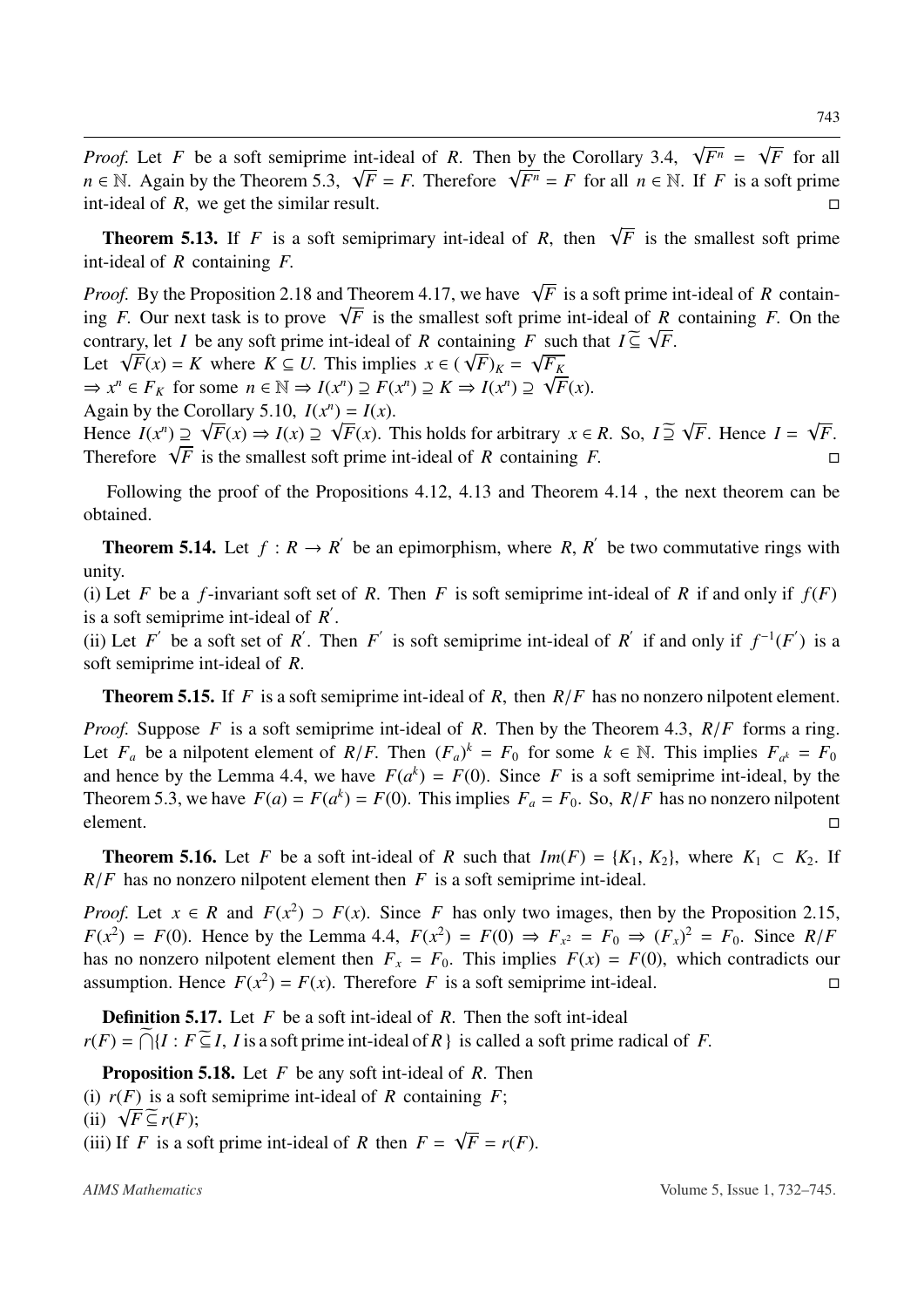*Proof.* (i) It follows from the Proposition 5.2(ii).

(ii) By the Proposition 5.2(iii),  $\sqrt{F}$  is the smallest soft semiprime int-ideal of *R* containing *F*. Since *r*(*F*) is a soft semiprime int-ideal of *R* containing *F*, then  $\sqrt{F} \subseteq r(F)$ .

(iii) Since *F* is a soft prime int-ideal of *R*, *F* is also a soft semiprimary int-ideal. Hence by the Theorem 4.17,  $\sqrt{F}$  is a soft prime int-ideal of *R* containing *F*. Again by the Definition 5.17,  $r(F)$ is the intersection of all soft prime int-ideals of *R* containing *F*. Hence  $r(F) \subseteq \sqrt{F}$ . Then by part (ii), we have  $\sqrt{F} = r(F)$ . By the Corollary 5.10,  $\sqrt{F} = F$ . Therefore  $F = \sqrt{F} = r(F)$ . □

Here some characterizations of Von Neumann regular with respect to soft int-ideals are presented.

**Theorem 5.19.** Let *R* be a commutative ring. Then the following conditions are equivalent:

- (i) *R* is Von Neumann regular;
- (ii)  $FG = F \cap G$  where *F*, *G* are any two soft int-ideals of *R*;
- (iii) every soft int-ideals of *R* is idempotent;
- (iv) every soft int-ideals of *R* is soft semiprime.

*Proof.* (*i*)  $\Rightarrow$  (*ii*) : Let *R* be a and  $x \in R$ . Then there exists  $r \in R$  such that  $x = xrx$ . Now  $(FG)(x) = \bigcup_{x \in \mathbb{R}^n} {F(y) \cap G(z)}.$ *x*=*yz*

Here  $F(y) \cap G(z) \subseteq F(y) \subseteq F(yz) = F(x)$ . Then  $(FG)(x) \subseteq F(x)$ .

Similarly, we get  $(FG)(x) \subseteq G(x)$ . Hence  $(FG)(x) \subseteq (F \cap G)(x)$ .

Again  $(FG)(x) = \bigcup_{x \in \mathbb{R}^n} \{F(y) \cap G(z)\} \supseteq F(x) \cap G(rx) \supseteq F(x) \cap G(x) = (F \cap G)(x)$ . Therefore  $(FG)(x) =$ *x*=*yz*

 $(F \cap G)(x)$ . Since  $x \in R$  is arbitrary,  $FG = F \cap G$ .

 $(iii) \Rightarrow (iii)$ : Let *F* be any soft int-ideal of *R*. Then by (ii)  $F^2 = FF = F \cap F = F$ . So, *F* is idempotent.

 $(iii) \Rightarrow (iv)$ : Let *F* be any soft int-ideal of *R* and *S* be another soft int-ideal of *R* such that  $S^2 \subseteq F$ . By hypothesis  $S^2 = S$ . Hence  $S \subseteq F$ . Then by the Theorem 5.3, *F* is soft semiprime.

 $(iv) \Rightarrow (i)$ : Suppose that every soft int-ideal of *R* is soft semiprime. Let *I* be any ideal of *R*. Then the soft characteristic function  $\chi_I$  is a soft int-ideal of *R*. By hypothesis  $\chi_I$  is soft semiprime. Then by the Theorem 5.5 *I* is a semiprime int-ideal of *R*. Hence by the Theorem 2.22, *R* is Von Neumann regular.

#### Acknowledgments

The authors are grateful to the editors and the reviewers of this journal for their comments and valuable suggestions to rectify the paper. The authors declare that there are no available sources of funding for this study.

#### Conflict of interest

The authors declare no conflicts of interest.

#### References

1. L. Zadeh, *Fuzzy sets*, Inform. Control, 8 (1965), 338–353.